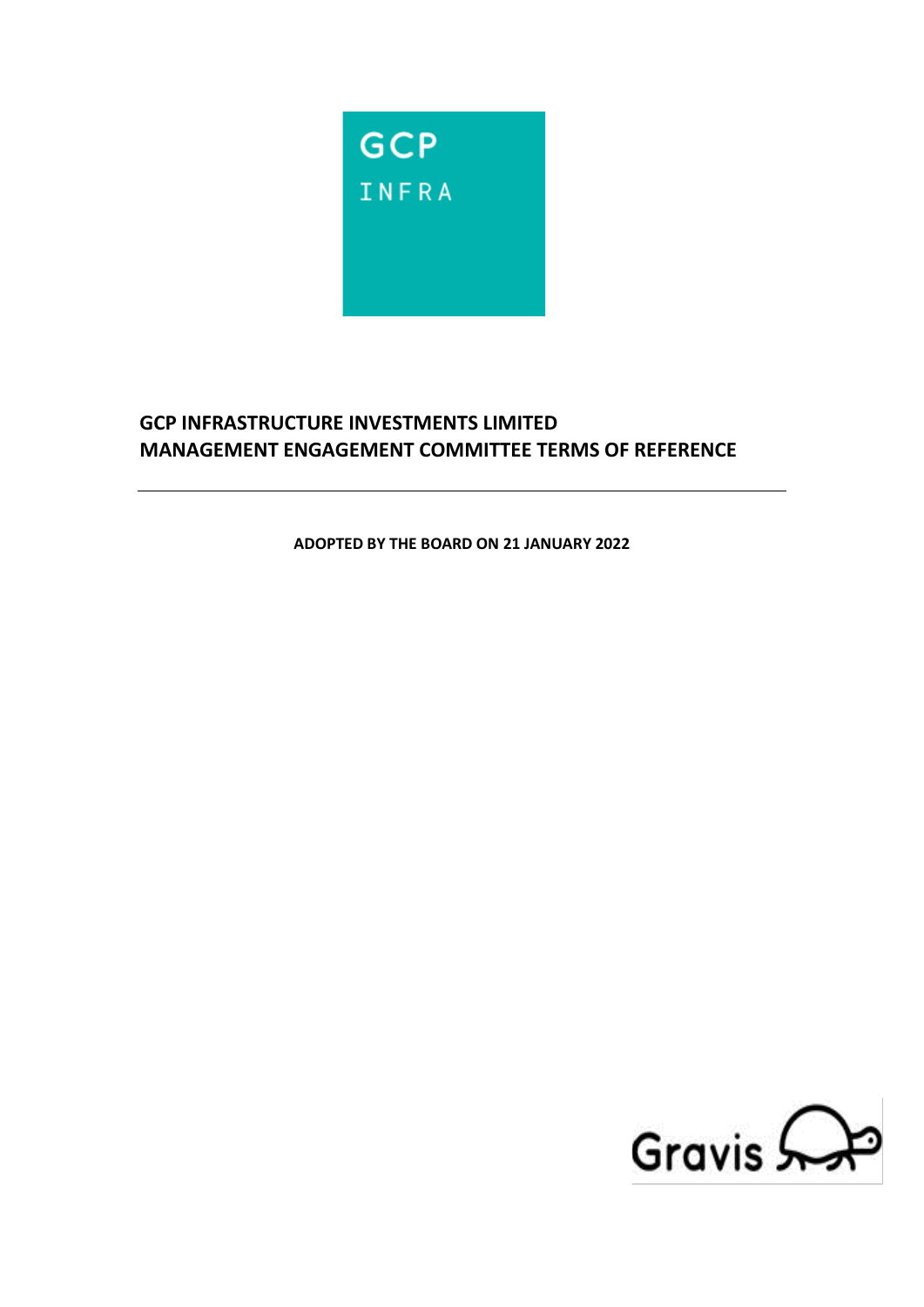### **MANAGEMENT ENGAGEMENT COMMITTEE TERMS OF REFERENCE**

## **1. Membership**

The Chair of the Committee shall be appointed by the Board on recommendation of the Nomination Committee. The Committee shall comprise of the entire Board subject to all members of the Committee being independent of the Managers;

- 1.1 The purpose of the Committee is to review at least annually the contractual relationships with and scrutinise and hold to account the performance of the Investment Advisor, and other key third-party service providers (such as administrator/secretary, custodian/depository, registrar and broker) which provide services to the Company. Additionally, the Committee shall continue to develop and oversee the implementation of the Company's environmental, social and governance policies;
- 1.2 Only members of the Committee have the right to attend Committee meetings. However, the Committee shall have the authority to request other individuals, in particular the Investment Adviser and other specialist service providers, where appropriate, to attend for all or part of any meeting; and
- 1.3 In the absence of the appointed Chair of the Committee, the remaining members present shall elect one of themselves to Chair the meeting, from those who would qualify under these terms of reference to be appointed to that position.

## **2. Secretary**

The Company Secretary or their nominee shall act as the secretary of the Committee.

### **3. Quorum**

The quorum necessary for the transaction of business shall be two members of the Committee. A duly convened meeting of the Committee at which a quorum is present shall be competent to exercise all or any of the authorities, powers and discretions vested in or exercisable by the Committee.

#### **4. Frequency of meetings**

The Committee shall meet at least once every year and at such other times as required at the discretion of the Committee Chair or a majority of the members.

#### **5. Notice of meetings**

- 5.1 Meetings of the Committee shall be called by the Secretary of the Committee at the request of any of its members; and
- 5.2 Unless otherwise agreed, notice of each meeting confirming the venue, time and shall be forwarded to each member of the Committee and any other person required to attend no later than ten working days before the date of the meeting. An agenda of items to be discussed shall be forwarded to the Chair of the Committee in the first instance at least ten working days before the date of the meeting unless otherwise agreed by the Chair of the Committee, then circulated to each member of the Committee and any other person required to attend at least five working days before the date of the meeting. Supporting papers shall be sent to Committee members and to other attendees as appropriate, at the same time.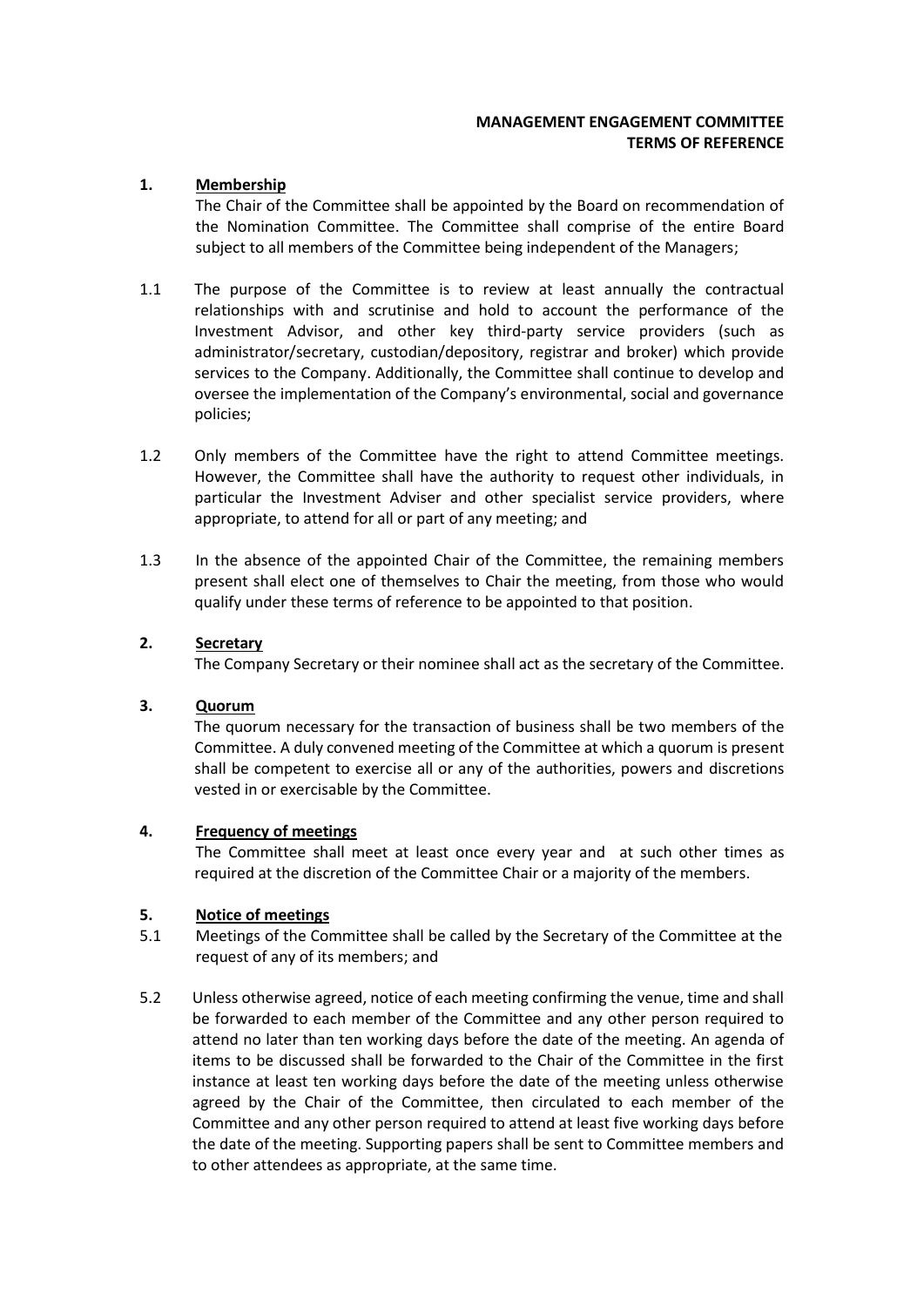#### **6. Minutes**

- 6.1 The Company Secretary may be invited to minute the proceedings and resolutions. The Chair of the Committee will report to the Board on the Committee's decisions and recommendations by way of written report (the "MEC Matrix"); and
- 6.2 The Secretary shall ascertain, at the beginning of each meeting, the existence of any conflicts of interest and minute them accordingly.

## **7. Stakeholder engagement**

The Chair of the Committee shall seek engagement with stakeholders on matters within the scope of the Committee's responsibilities, including attending the Annual General Meeting to respond to any shareholder questions on the Committee's activities.

The Committee shall ensure the Company's ESG Strategy is aligned and effectively communicated to shareholders and other stakeholders.

## **8. Duties**

The Committee should carry out the duties detailed below:

#### Management Engagement

- 8.1 undertake to monitor and evaluate the Investment Adviser's performance at least annually with its decisions and rationale described in the annual report and that of third-party service providers via the annual business assessment risk exercise;
- 8.2 reasonably satisfy itself that the Investment Advisers and third-party service providers agreements are fair and that the terms remain competitive and in the interests of GCP Infrastructure Investments Limited (the Company).;
- 8.3 review with the Investment Adviser and the third-party service providers any material issues arising from their work and consider any matters which they may wish to bring to the attention of the Committee via the annual business risk assessment exercise;
- 8.4 monitor compliance of the Investment Adviser with the terms of the Investment Advisory Agreement and third-party service providers with the terms of their agreements via the annual business risk assessment;
- 8.5 negotiate with the Investment Adviser and third-party service providers any changes to those agreements in accordance with the directions of the Board;
- 8.6 review the level and method of remuneration (including other payments made or benefit given) and the notice period, if applicable, of the Investment Adviser and thirdparty service providers;
- 8.7 consider any point of material conflict between the Company, the Investment Adviser and any third-party service providers via the annual business risk assessment exercise;
- 8.8 consider the retention, continuing appointment or replacement of the Investment Adviser and third-party service providers and make recommendations to the Board thereon via the annual risk business assessment exercise;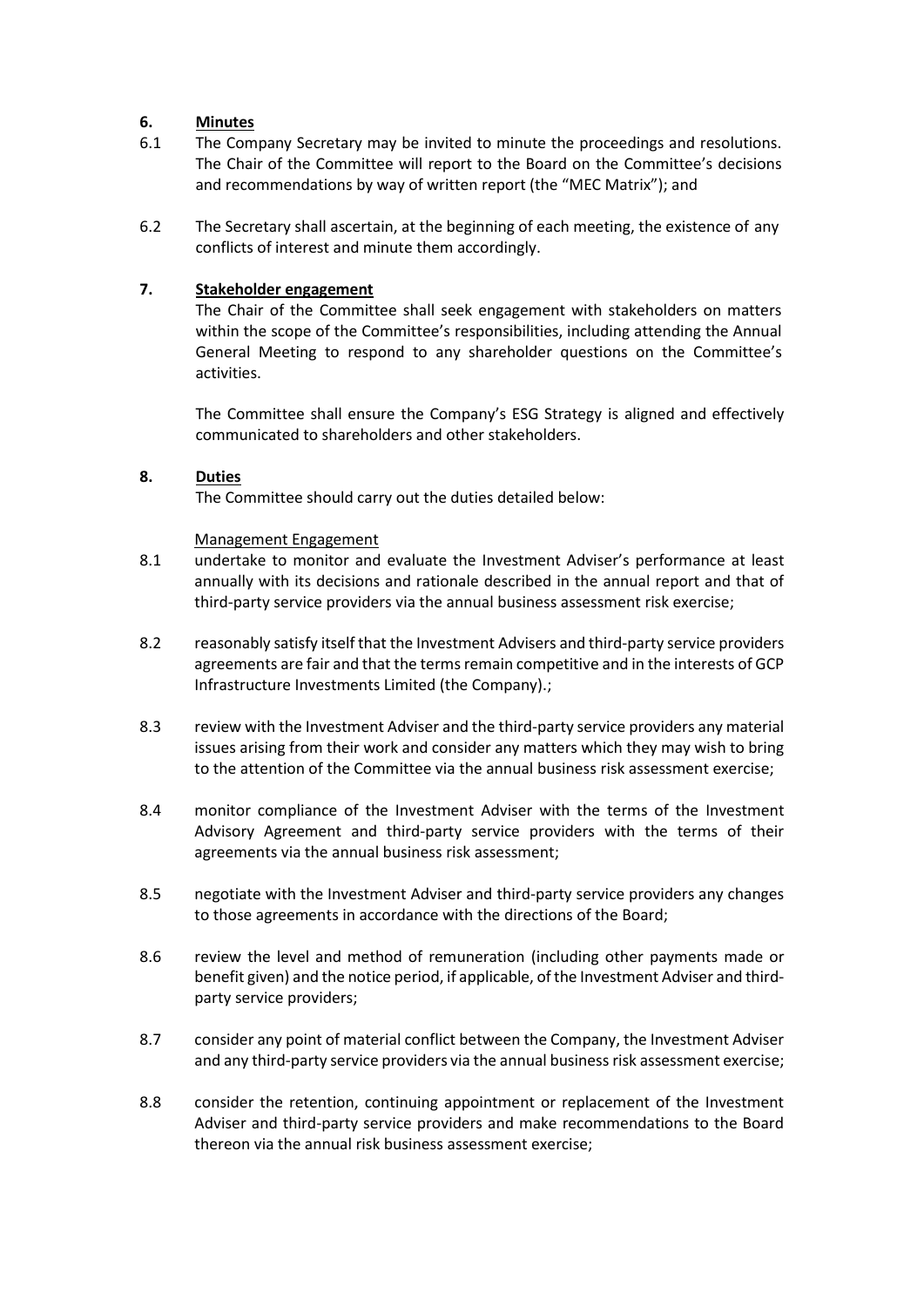8.9 reasonably satisfy itself that the Investment Adviser's business and those of the thirdparty service providers remain robust and can continue to operate efficiently and effectively for the foreseeable future, having particular regard to their resources and the adequacy of their governance framework via the annual business risk assessment exercise; and

## Environmental, Social and Governance ("ESG")

- 8.10 define the Company's ESG Strategy, oversee the implementation and effectiveness of such strategy and ensure it is integrated with the Company's policies and procedures;
- 8.11 monitor, in consultation with the Company's service providers, relevant ESG rules, regulations, trends and developments;
- 8.12 regularly review and update the Company's ESG policies to ensure they remain in compliance with any relevant rules and regulations and fit for purpose;
- 8.13 endeavour to ensure that the activities of the Company are conducted in a socially responsible manner and have a positive impact on society;
- 8.14 reasonably satisfy itself that the Company's service providers have acted within the spirit of the Company's ESG strategy; OR obtain periodic verification from the Company's service providers that they have acted in accordance with their internal ESG policies and that these are aligned with the Company's overall ESG strategy;
- 8.15 review and evaluate the procedures and effectiveness of the Investment Adviser's responsible investment policy and ESG investment process including initial screening, due diligence, investment recommendations and investment monitoring; and
- 8.16 review and evaluate any other ESG related matters relevant to the Company's operations.

#### **9. Reporting Responsibilities**

- 9.1 The Committee shall make recommendations to the Board it deems appropriate on any area within its remit where it considers action or improvement is needed primarily via the annual business risk assessment exercise;
- 9.2 report on its activities in the Company's annual report, including a description of its review of the Investment Adviser and the rationale for their continuing appointment; and
- 9.3 Work alongside the Audit & Risk Committee in order to communicate the Company's ESG strategy in the annual report.

#### **10. Other Matters**

The Committee shall:

10.1 have access to sufficient resources in order to carry out its duties, including access to the Investment Adviser, the Company Secretary and external advisers for assistance as required;